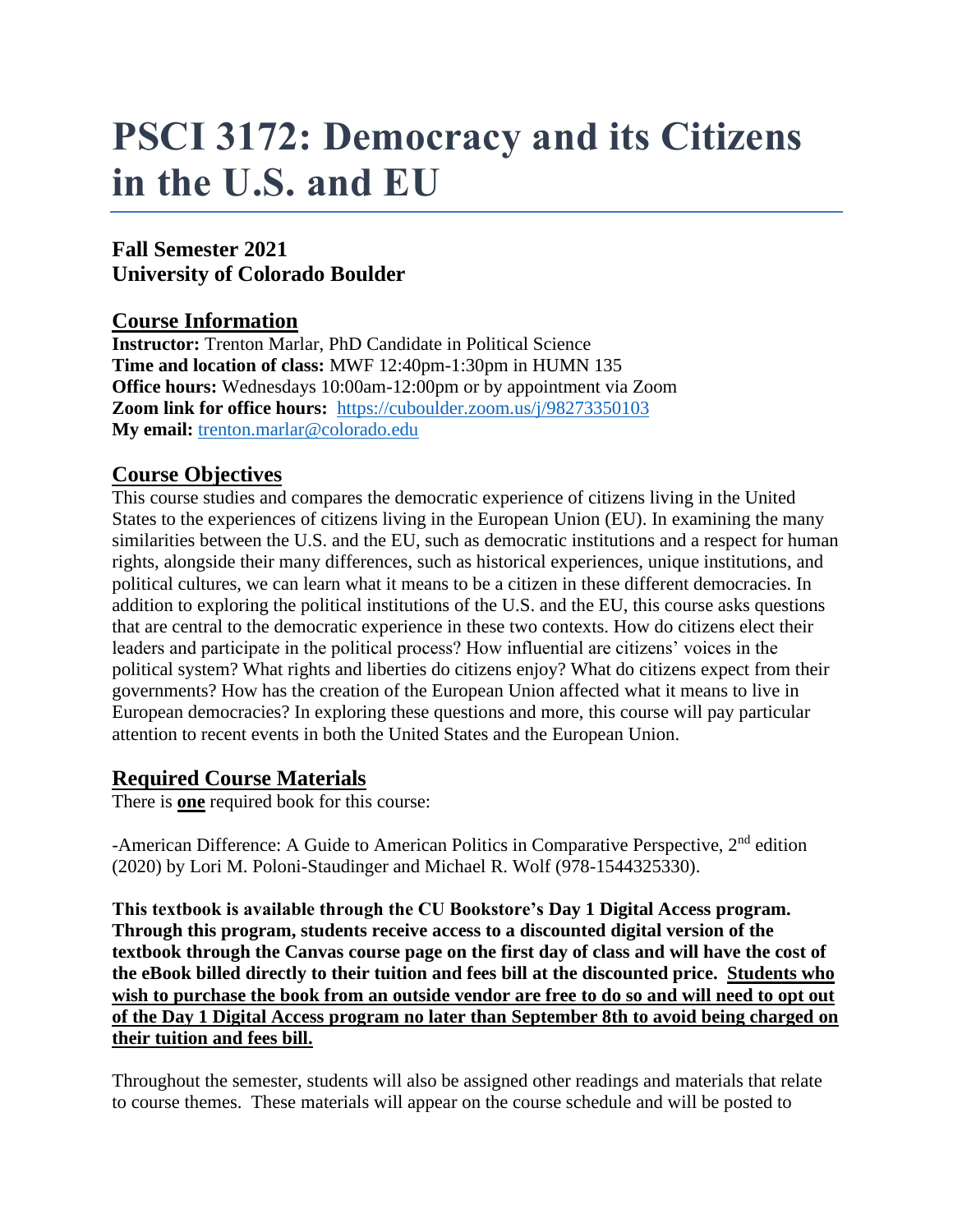Canvas in advance or are available electronically through the CU library.

## **Assignments and Grading Criteria**

Students will be evaluated on a wide array of assignment and skills, including exams, written essays, and class participation. Final grades will be determined according to the following breakdown:

| Exams                                     |            |     |
|-------------------------------------------|------------|-----|
| A. Midterm 1                              | 15%        |     |
| <b>B.</b> Midterm 2                       | 15%        |     |
| C. Final exam:                            | <b>15%</b> |     |
| 2) Response Papers                        |            |     |
| A. Response #1:                           | 20%        |     |
| <b>B.</b> Response #2:                    | 20%        |     |
| <b>Participation and attendance</b><br>3) |            | 15% |
| A. Participation                          | 10%        |     |
| <b>B.</b> Attendance                      | 5%         |     |

- 1) **Exams: 45%** of the overall grade is based on two midterms and a final exam.
	- a. **Midterm exams (30%, 2 midterms worth 15% each):** At two points during the semester, a midterm will be administered remotely via Canvas during normal class time.<sup>1</sup> The first midterm on Units 1 and 2 will take place on Wednesday, October  $6<sup>th</sup>$ . The second midterm on Units 3 and 4 will take place on Friday, November 12. The midterms will include multiple choice and short answer questions.
	- b. **Final exam (15%):** The final exam for this course will take place on Saturday, December  $11<sup>th</sup>$  from 4:30-7:00pm. The final exam will have questions on the  $5<sup>th</sup>$ and final unit and will also feature a cumulative component. Details on the final exam format are forthcoming.
- 2) **Response Papers: 40%** of the overall grade is based on two response papers.
	- a. **Response Papers (40%, 2 essays worth 20% each)**: Students will write a response to **2 prompts (from a choice of 6 prompts)** over the course of the semester. At least one response must be completed before the first midterm. **Students have the option to complete a 3rd response paper to try and replace a lower grade on a previous response.** In responding to the prompts, students will be asked to support their argument with evidence and/or examples and consult at least one academic source. **For further guidance/details on each prompt, please see each prompts' respective assignment on Canvas.**
		- i. **Length**: 750-1000 words each **not including the bibliography**  $(-3-4)$ pages double-spaced). Responses that are less than 750 words or more than 1200 words will be deducted points.
		- ii. **Due:** See schedule below
		- iii. **Late policy**: Responses will be deducted 10% for each calendar day that they are late.

<sup>&</sup>lt;sup>1</sup> This change as of 10/04/2021, reflects a shift from an in-person written exam, to an online remote exam via Canvas.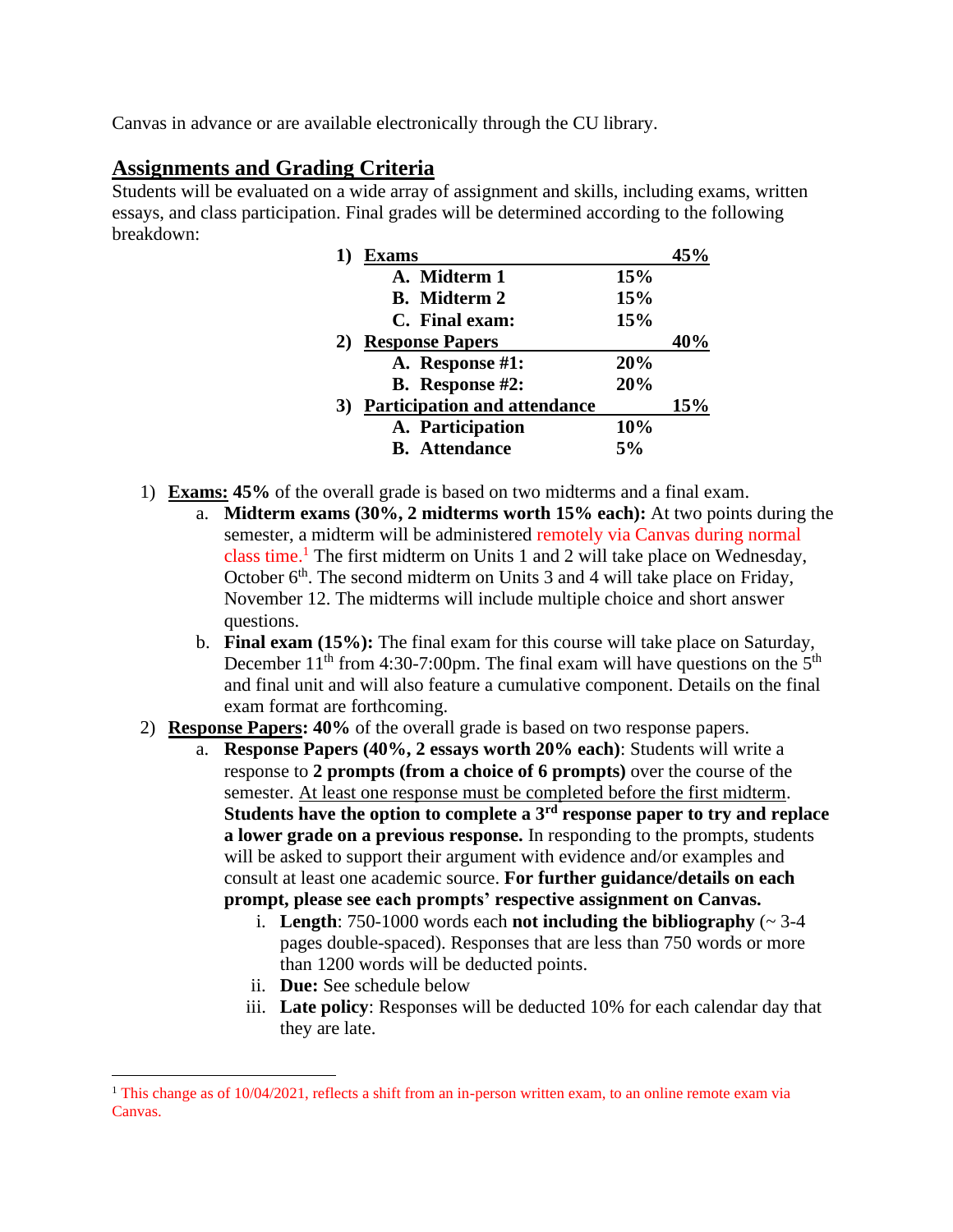- 3) **Participation and Attendance: 15%** of the overall grade is based on your participation and class attendance.
	- a. **Participation (10%):** Active participation in this course is crucial to your success and the overall success of the course! In this course, students can earn participation points in a variety of ways. Participation may take place during class time in the form of asking questions and/or engaging with the class discussion. Alternatively, students can earn participation points outside of class time by coming to office hours, posting questions about course materials on Slack, posting and commenting on relevant news articles in Slack, responding to discussion questions posted in Slack, etc. Occasionally, students may be asked to work on in-class assignments or be asked to complete a small amount of work prior to the next class meeting as part of their participation grade. **Students should aim to participate in a meaningful way at least once a week.**
	- b. **Attendance (5%):** Your attendance in lecture will be recorded throughout the semester. Consistent attendance will not only solidify your understanding of course material but will likely lead to better grades on exams.
		- i. Students will receive **four attendance "freebies"** for the semester. Note that religious holidays, sickness, family emergencies, and other reasons for absence that are "legitimate" DO COUNT against your freebies.
		- ii. Beyond four absences, students' attendance grade will be deducted 10% for each additional absence.
		- iii. Students who are ill and unable to attend class have the option to attend class remotely via Zoom.

#### **Final grades will be determined using the following scale. Grades that fall within .5% of the next letter grade will be automatically rounded-up.**

|                                                                                               |  |  |  |  | $A \mid A - \mid B + \mid B \mid B - \mid C + \mid C \mid C - \mid D + \mid D \mid D - \mid F$ |  |
|-----------------------------------------------------------------------------------------------|--|--|--|--|------------------------------------------------------------------------------------------------|--|
| 93-100   92-90   89-87   86-83   82-80   79-77   76-73   72-70   69-67   66-63   62-60   59-0 |  |  |  |  |                                                                                                |  |

#### **Course communication policies:**

- This course will be using Slack as its main method of communication. Students will be able to use Slack to:
	- o Receive announcements from the instructor (**course announcements will also be posted on Canvas**)
	- o Ask general questions about the course to their peers and/or the instructor.
	- o Directly message the instructor with more personal/specific questions
	- o Share current event articles for participation points
- While the use of Slack is encouraged for a more expedited response, students are welcome to send emails to the instructor using their CU email address if they prefer.
- Students will receive responses to their Slacks and/or emails from the instructor within one workday of the message being sent. While the instructor may reply to Slacks/emails after 5:00pm on weekdays or on the weekend, this should not be expected.
- Students are expected to use Slack in a professional, respectful, and responsible manner.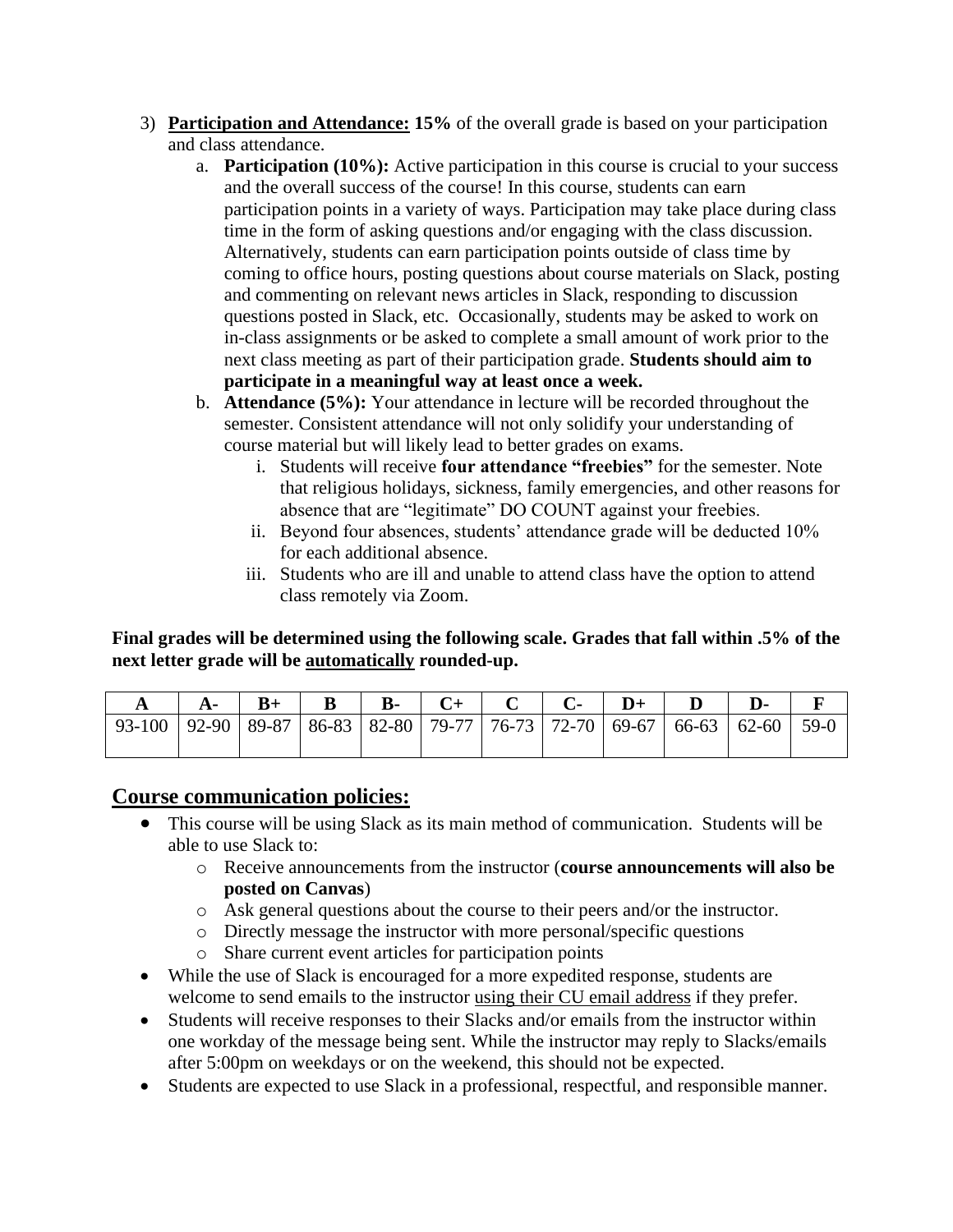• **Finally, if something is going on in the student's life that is significantly impacting their ability to attend class, take an exam, and/or complete the course assignments, please reach out to the instructor, and communicate what is going on as soon as possible. The instructor will work with the student to find a way to continue to make meaningful progress in the course.**

| <b>Prompt:</b>                                       | <b>Days Covered in</b><br><b>Class:</b> | <b>Due Date (by</b><br>$11:59pm$ : |
|------------------------------------------------------|-----------------------------------------|------------------------------------|
| <b>Prompt</b> #1 (before $1st$ midterm): Outline the | September 3rd                           | September $13th$                   |
| pros and cons of majoritarian/proportional           | (9/3)                                   | (9/13)                             |
| electoral systems. Is one type of electoral          |                                         |                                    |
| system inherently better for democracy? Why          |                                         |                                    |
| or why not?                                          |                                         |                                    |
| <b>Prompt #2 (before 1st midterm):</b> Why does      | September 13 <sup>th</sup>              | September $22nd$                   |
| the U.S. consistently have lower voter turnout       | (9/13)                                  | (9/22)                             |
| than many of its European counterparts? In           |                                         |                                    |
| your opinion, is this low voter turnout bad for      |                                         |                                    |
| democracy?                                           |                                         |                                    |
| <b>Prompt #3 (before 1st midterm):</b> Why are the   | September 24 <sup>th</sup>              | Monday, October                    |
| citizens of some countries less trusting than the    | (9/24)                                  | $4^{th}$ (10/4)                    |
| citizens of other countries?                         |                                         |                                    |
| <b>Prompt #4:</b> Why does the U.S. have a           | October $15th$                          | October $27th$                     |
| "smaller" welfare state than its European            | $(10/15)$ & October                     | (10/27)                            |
| counterparts?                                        | $18^{th}$ (10/18)                       |                                    |
| <b>Prompt #5:</b> Does the European Union have a     | November $5th$                          | November $15th$                    |
| democratic deficit?                                  | (11/5)                                  | (11/15)                            |
| <b>Prompt #6:</b> What explains the rise of populist | November 17 <sup>th</sup>               | December 1 <sup>st</sup>           |
| parties in Europe?                                   | $(11/17)$ &                             | (12/1)                             |
|                                                      | November 19th                           |                                    |
|                                                      | (11/19)                                 |                                    |

## **Course Units:**

- **Unit 1: Democratic institutions (Midterm 1)**
	- o Topics: conceptualizing democracy, executive-legislative relations, electoral systems, political parties, and voter turnout
- **Unit 2: Political culture, ideology, and the incorporation of immigrants (Midterm 1)**
	- o Topics: political culture, political ideology, social capital, immigration, and citizenship
- **Unit 3: Citizen rights (Midterm 2)**
	- o Topics: Civil rights and liberties, the welfare state, economic inequality and its consequences, and plutocracy
- **Unit 4: The European Union and its impact on the democratic experience (Midterm 2)**
	- o Topics: the EU and its origins, EU enlargement, EU institutions, the role of EU citizens, Europeanization, a democratic deficit in the EU, and Euroscepticism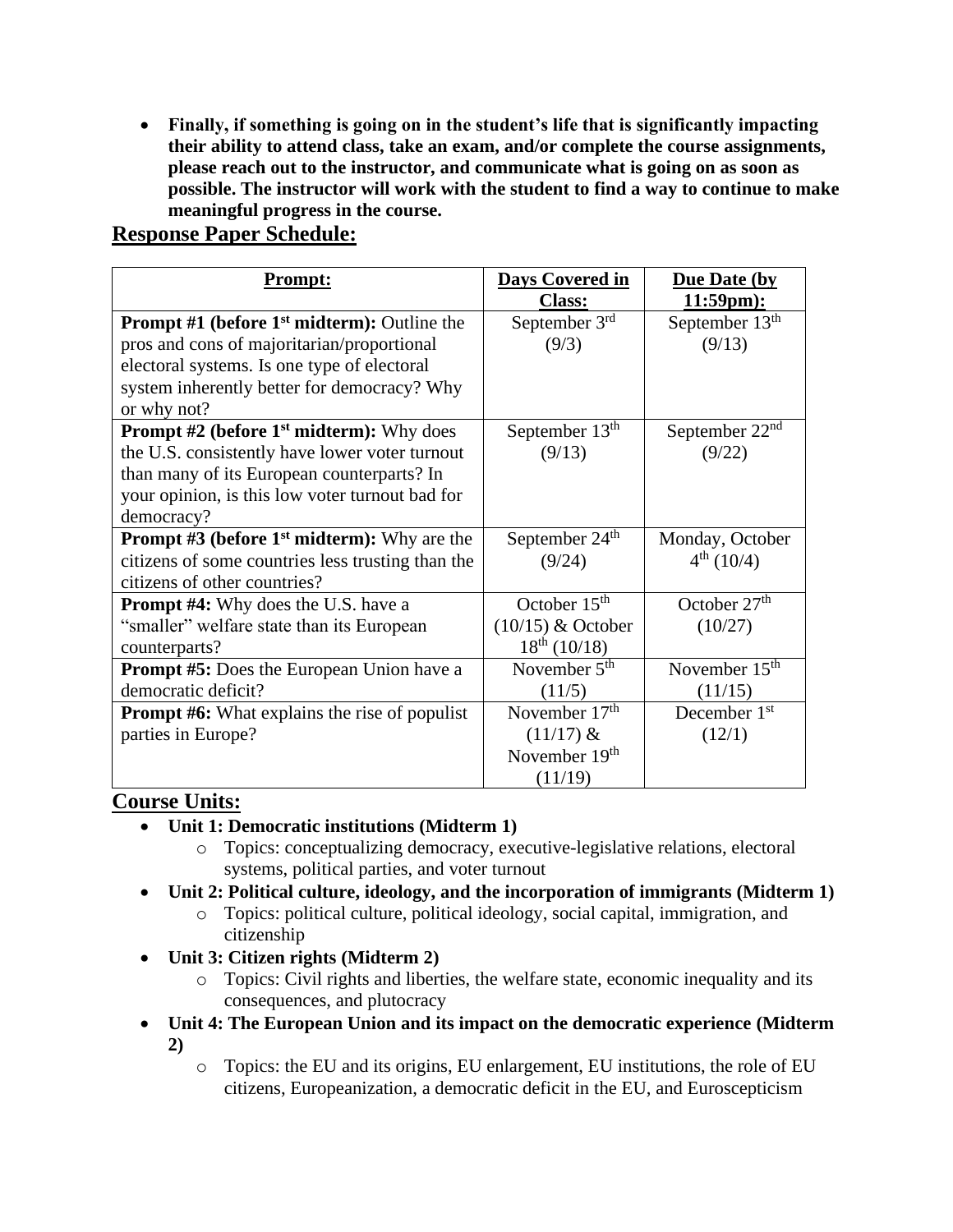### • **Unit 5: Threats to democracy? (Final exam)**

 $\circ$  Topics: populism, illiberal democracy & democratic backsliding, separatist movements, dissatisfaction with democracy, and democracy in the digital age

**Course Schedule & Assigned Materials (subject to change)**

**Assigned readings/materials and assignments are to be completed before class on the day listed**

| Week           | <b>Day</b>   | <b>Date</b> | Unit             | <b>Topic</b>                                    | <b>Assigned Materials</b>                                                                                                                         |
|----------------|--------------|-------------|------------------|-------------------------------------------------|---------------------------------------------------------------------------------------------------------------------------------------------------|
| 1              | M            | $23$ -Aug   | $\boldsymbol{0}$ | Syllabus                                        | None                                                                                                                                              |
| $\mathbf{1}$   | W            | $25-Aug$    | $\overline{0}$   | Motivating the comparison of<br>the U.S. and EU | None                                                                                                                                              |
| $\mathbf{1}$   | $\mathbf{F}$ | $27-Aug$    | $\mathbf{1}$     | Conceptualizing democracy                       | $-ADCh.2$<br>-Democracy for Realists<br>Ch.1 AND Ch.11 p.316-<br>319 only (CU library<br>eBook)                                                   |
| $\overline{2}$ | M            | $30-Aug$    | $\mathbf{1}$     | Presidentialism                                 | -AD Ch.7, p.127-145<br>only<br>-America's Fragile<br><b>Constitution (Canvas)</b>                                                                 |
| $\overline{2}$ | W            | $1-Sep$     | $\mathbf{1}$     | Parliamentarism and semi-<br>presidentialism    | -Stefan Lofven<br>(Canvas)<br>-After 2 years of<br>paralysis (Canvas)                                                                             |
| $\overline{2}$ | $\mathbf{F}$ | 3-Sep       | $\mathbf{1}$     | Electoral systems                               | $-AD Ch.10$<br>-Norris 1997 (Canvas)                                                                                                              |
| 3              | M            | 6-Sep       |                  | <b>NO CLASS for Labor Day</b>                   |                                                                                                                                                   |
| $\overline{3}$ | W            | 8-Sep       | $\mathbf{1}$     | Political parties                               | <b>Reminder:</b><br>-Last day to opt out of<br>digital textbook via<br><b>Canvas</b><br>-AD Ch.9<br>-The future of American<br>democracy (Canvas) |
| 3              | $\mathbf{F}$ | $10-$ Sep   | $\mathbf{1}$     | Party families in Europe                        | -European parties<br>(Canvas)<br>-Could the German<br>Greens win (Canvas)                                                                         |
| $\overline{4}$ | M            | $13-Sep$    | 1                | Voter turnout                                   | Due:<br>-Response to prompt #1<br>by 11:59pm<br>$-AD Ch.11$<br>-Podcast: Make America<br>vote again                                               |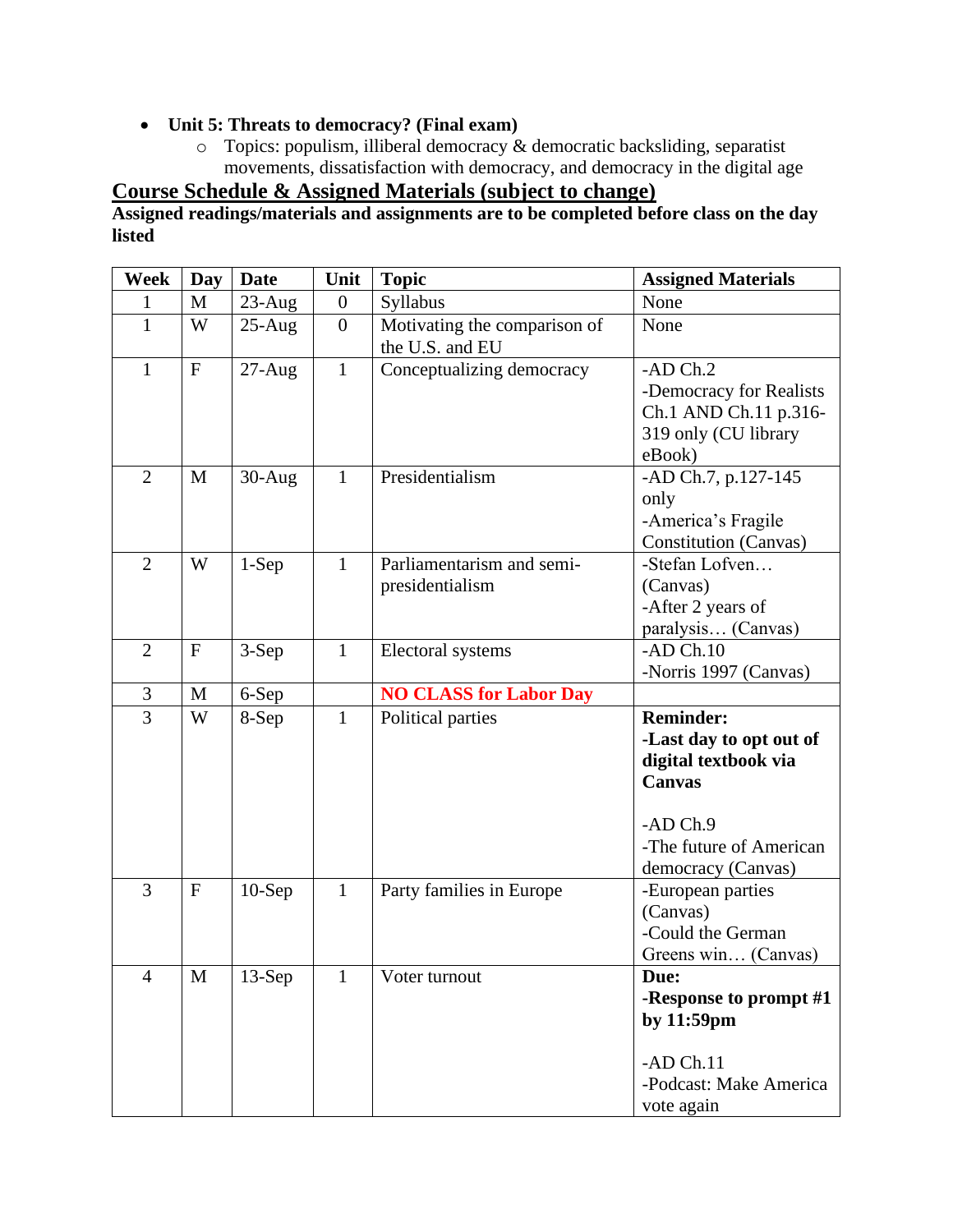| $\overline{4}$ | W         | $15-Sep$ | $\overline{2}$ | America's distinct political<br>culture | -AD Ch.3<br>-AD Ch.4 until p.68                   |
|----------------|-----------|----------|----------------|-----------------------------------------|---------------------------------------------------|
|                |           |          |                |                                         | (stop at ideology)                                |
| $\overline{4}$ | ${\bf F}$ | $17-Sep$ | $\overline{2}$ | Comparing political beliefs and         | -5 ways Americans and                             |
|                |           |          |                | values in the US/Europe                 | Europeans are different                           |
|                |           |          |                |                                         | (Canvas)                                          |
| 5              | M         | $20-Sep$ | $\overline{2}$ | Political ideology                      | -AD Ch. 4, p.68-75 only                           |
|                |           |          |                |                                         | -What happened to                                 |
|                |           |          |                |                                         | America's (Canvas)                                |
|                |           |          |                |                                         | -Joe Biden's popular                              |
| 5              | W         |          | $\overline{2}$ |                                         | stimulus (Canvas)<br>Due:                         |
|                |           | $22-Sep$ |                | Affective polarization                  | -Response to prompt #2                            |
|                |           |          |                |                                         | by 11:59pm                                        |
|                |           |          |                |                                         |                                                   |
|                |           |          |                |                                         | -Iyengar et al. 2019                              |
|                |           |          |                |                                         | (Canvas)                                          |
|                |           |          |                |                                         | -What polarization                                |
|                |           |          |                |                                         | data (Canvas)                                     |
|                |           |          |                |                                         | -Podcast: What if we                              |
|                |           |          |                |                                         | don't need to fix                                 |
|                |           |          |                |                                         | polarization? (Canvas)                            |
| 5              | ${\bf F}$ | $24-Sep$ | $\overline{2}$ | Social capital and interpersonal        | -Tocqueville on civil                             |
|                |           |          |                | trust                                   | associations (Canvas)<br>-Rothstein & Stolle 2008 |
|                |           |          |                |                                         | (Canvas)                                          |
| 6              | M         | $27-Sep$ | $\overline{2}$ | The politics of immigration             | -What makes                                       |
|                |           |          |                |                                         | immigration reform so                             |
|                |           |          |                |                                         | hard? (Canvas)                                    |
|                |           |          |                |                                         | -Is migration good for                            |
|                |           |          |                |                                         | the economy? (Canvas)                             |
|                |           |          |                |                                         | -Memory of migrant                                |
|                |           |          |                |                                         | crisis haunts Europe                              |
|                |           |          |                |                                         | (Canvas)                                          |
|                |           |          |                |                                         | -Immigration attitudes                            |
|                |           |          |                |                                         | have barely changed                               |
| 6              | W         | $29-Sep$ | $\overline{2}$ | The incorporation of                    | (Canvas)<br>-Models of integration in             |
|                |           |          |                | immigrations in society                 | Europe (Canvas)                                   |
|                |           |          |                |                                         | -Multiculturalism                                 |
|                |           |          |                |                                         | (Canvas)                                          |
| 6              | ${\bf F}$ | $1$ -Oct | 2              | How difficult is it to become a         | -Howard 2009 Intro and                            |
|                |           |          |                | citizen?                                | Ch.1 (Canvas)                                     |
| $\overline{7}$ | M         | 4-Oct    | 1/2            | Midterm review                          | Due:                                              |
|                |           |          |                |                                         | -Response to prompt #3                            |
|                |           |          |                |                                         | by 11:59pm                                        |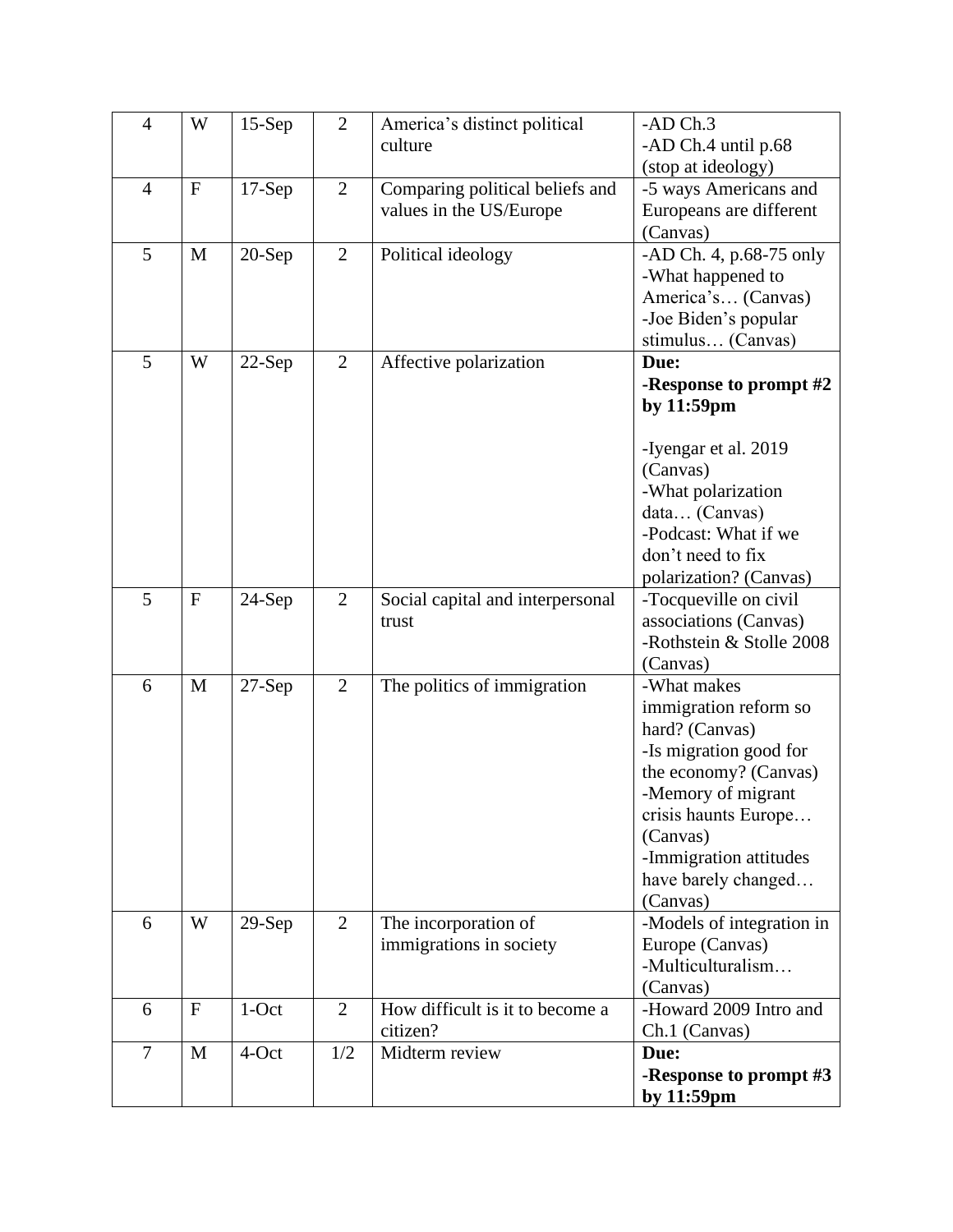| $\overline{7}$ | W            | 6-Oct     | 1/2            | <b>Midterm on Units <math>1 + 2</math></b>                                                  | -Study for midterm                                                                                                                                                    |
|----------------|--------------|-----------|----------------|---------------------------------------------------------------------------------------------|-----------------------------------------------------------------------------------------------------------------------------------------------------------------------|
| $\overline{7}$ | F            |           |                |                                                                                             | -Study for midterm                                                                                                                                                    |
|                |              | 8-Oct     | 3              | Civil liberties and civil rights                                                            | $-AD Ch.5$<br>-Germany's balancing<br>act (Canvas)<br>-After backing Alt-right<br>in Charlottesville<br>(Canvas)                                                      |
| 8              | M            | $11-Oct$  | $\overline{3}$ | Introduction to the welfare state                                                           | -The welfare state in<br>Europe (Canvas)<br>-The American welfare<br>state (Canvas)                                                                                   |
| 8              | W            | $13$ -Oct | 3              | Comparing health care systems                                                               | -America is a health-care<br>outlier (Canvas)<br>-Learning from other<br>major health care<br>systems (Canvas)                                                        |
| 8              | $\mathbf{F}$ | $15$ -Oct | 3              | Explaining differences across<br>welfare states: economic and<br>institutional explanations | -Fighting poverty Ch.3-<br>Ch.4 (Canvas)                                                                                                                              |
| 9              | M            | 18-Oct    | $\overline{3}$ | Explaining differences across<br>welfare states: diversity and<br>ideological explanations  | -Eger 2010 (Canvas)<br>-Fighting poverty Ch.7<br>(Canvas)                                                                                                             |
| 9              | W            | $20$ -Oct | $\overline{3}$ | Economic inequality and its<br>consequences                                                 | -The Spirit Level Ch.2-3<br>-Are soaring levels of<br>income inequality<br>(Canvas)<br>-Does rising economic<br>inequality create a<br>representation gap<br>(Canvas) |
| 9              | $\mathbf F$  | $22$ -Oct | 3              | Economic inequality in the U.S.<br>and Europe                                               | -Tackling High<br>Inequalities in the US<br>(Canvas)<br>-Why America's 1-<br>percenters are richer than<br>Europe's (Canvas)                                          |
| 10             | M            | $25$ -Oct | $\overline{4}$ | The EU and its origins                                                                      | -What is the European<br>Union (Canvas)<br>-Video: Treaty of Rome<br>(Canvas)<br>-The Schuman<br>Declaration (Canvas)                                                 |
| 10             | W            | $27-Oct$  | $\overline{4}$ | EU enlargement: Spreading the<br>democratic experience                                      | Due:                                                                                                                                                                  |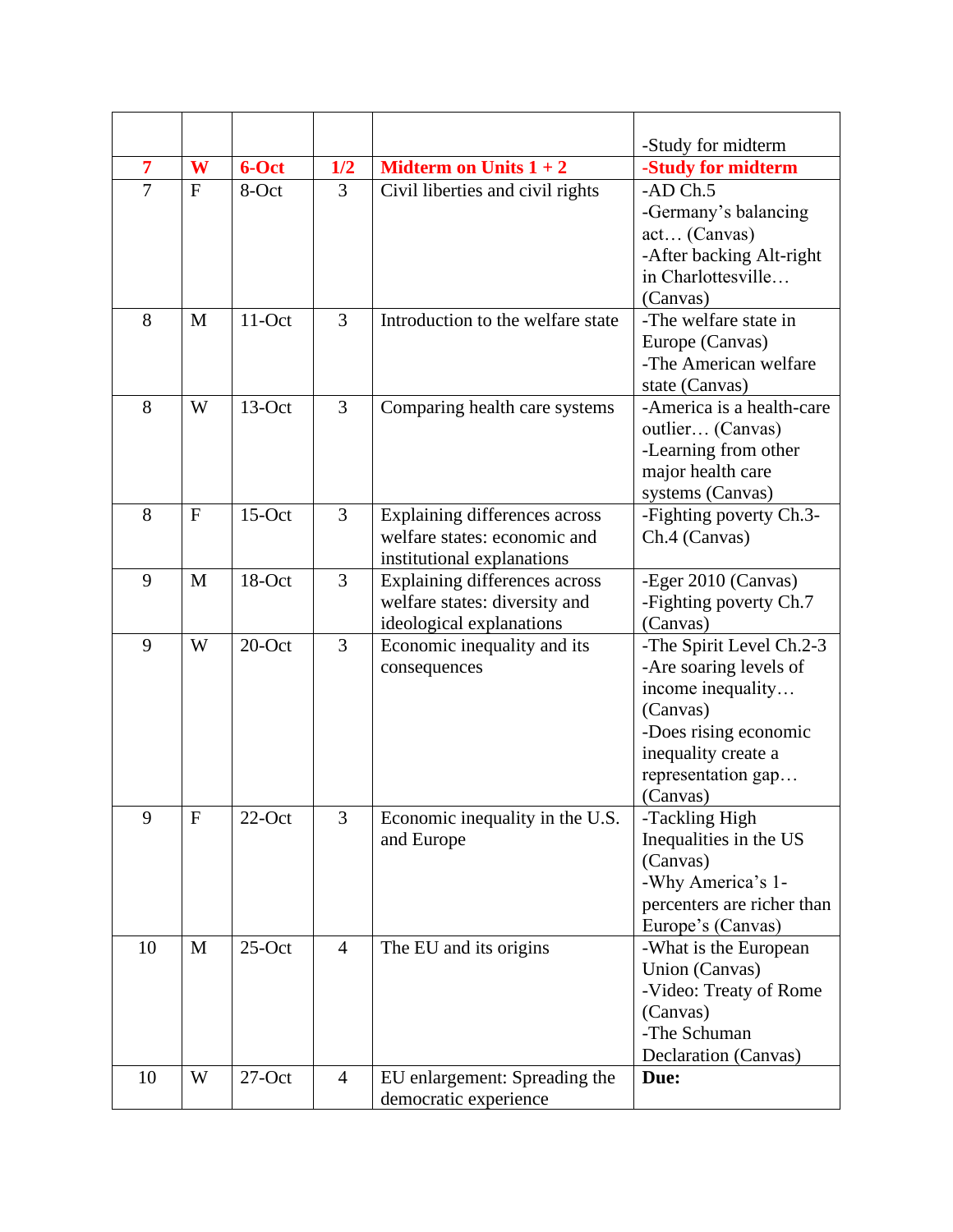|    |              |           |                |                                            | -Response to prompt #4               |
|----|--------------|-----------|----------------|--------------------------------------------|--------------------------------------|
|    |              |           |                |                                            | by 11:59pm                           |
|    |              |           |                |                                            |                                      |
|    |              |           |                |                                            | -Enlargement of the                  |
|    |              |           |                |                                            | European Union                       |
|    |              |           |                |                                            | (Canvas)                             |
|    |              |           |                |                                            | -Spirova & Budd 2008                 |
|    |              |           |                |                                            | (Canvas)                             |
| 10 | $\mathbf{F}$ | $29$ -Oct | $\overline{4}$ | Institutions and decision-making           | -The European                        |
|    |              |           |                | in the EU                                  | <b>Institutions (Canvas)</b>         |
|    |              |           |                |                                            | -The European                        |
|    |              |           |                |                                            | Parliament: powerful yet             |
|    |              | 1-Nov     | $\overline{4}$ | EU citizens and their role in              | puny (Canvas)                        |
| 11 | M            |           |                |                                            | -The EU and its citizens             |
|    |              |           |                | decision-making                            | (Canvas)<br>-Video: How do           |
|    |              |           |                |                                            |                                      |
|    |              |           |                |                                            | European elections<br>work? (Canvas) |
|    |              |           |                |                                            | -Indifferent or                      |
|    |              |           |                |                                            | Eurosceptic? (Canvas)                |
|    |              |           |                |                                            | -Why transnational lists             |
|    |              |           |                |                                            | matter for EU                        |
|    |              |           |                |                                            | democracy (Canvas)                   |
| 11 | W            | $3-Nov$   | $\overline{4}$ | <b>European Identity</b>                   | -Ciaglia et al. 2018                 |
|    |              |           |                |                                            | (Canvas)                             |
| 11 | ${\bf F}$    | 5-Nov     | $\overline{4}$ | A democratic deficit in the EU?            | -Follesdal & Hix 2006                |
|    |              |           |                |                                            | (Canvas)                             |
| 12 | M            | 8-Nov     | $\overline{4}$ | <b>Brexit and Euroscepticism</b>           | -Hobolt 2016 (Canvas)                |
|    |              |           |                |                                            | -Support for Eurosceptic             |
|    |              |           |                |                                            | parties (Canvas)                     |
| 12 | W            | $10-Nov$  | 3/4            | Midterm review                             | -Study for midterm                   |
| 12 | F            | $12-Nov$  | 3/4            | <b>Midterm on Units <math>3 + 4</math></b> | -Study for midterm                   |
| 13 | M            | $15-Nov$  | 5              | Introduction to populism                   | Due:                                 |
|    |              |           |                |                                            | -Response to prompt #5               |
|    |              |           |                |                                            | by 11:59pm                           |
|    |              |           |                |                                            | -Mudde & Kaltwasser                  |
|    |              |           |                |                                            |                                      |
|    |              |           |                |                                            | 2018 (Canvas)                        |
|    |              |           |                |                                            | -How populism<br>emerged (Canvas)    |
| 13 | W            | $17-Nov$  | 5              | Populism: cultural explanations            | -Cultural backlash Ch.2-             |
|    |              |           |                |                                            | Ch.3 (Canvas)                        |
| 13 | ${\bf F}$    | $19-Nov$  | 5              | Populism: economic                         | -Anti-system politics                |
|    |              |           |                | explanations                               | Ch.2 (CU library eBook)              |
| 14 | $\mathbf M$  | $22-Nov$  |                | <b>NO CLASS for Thanksgiving</b>           |                                      |
| 14 | W            | $24-Nov$  |                | <b>NO CLASS for Thanksgiving</b>           |                                      |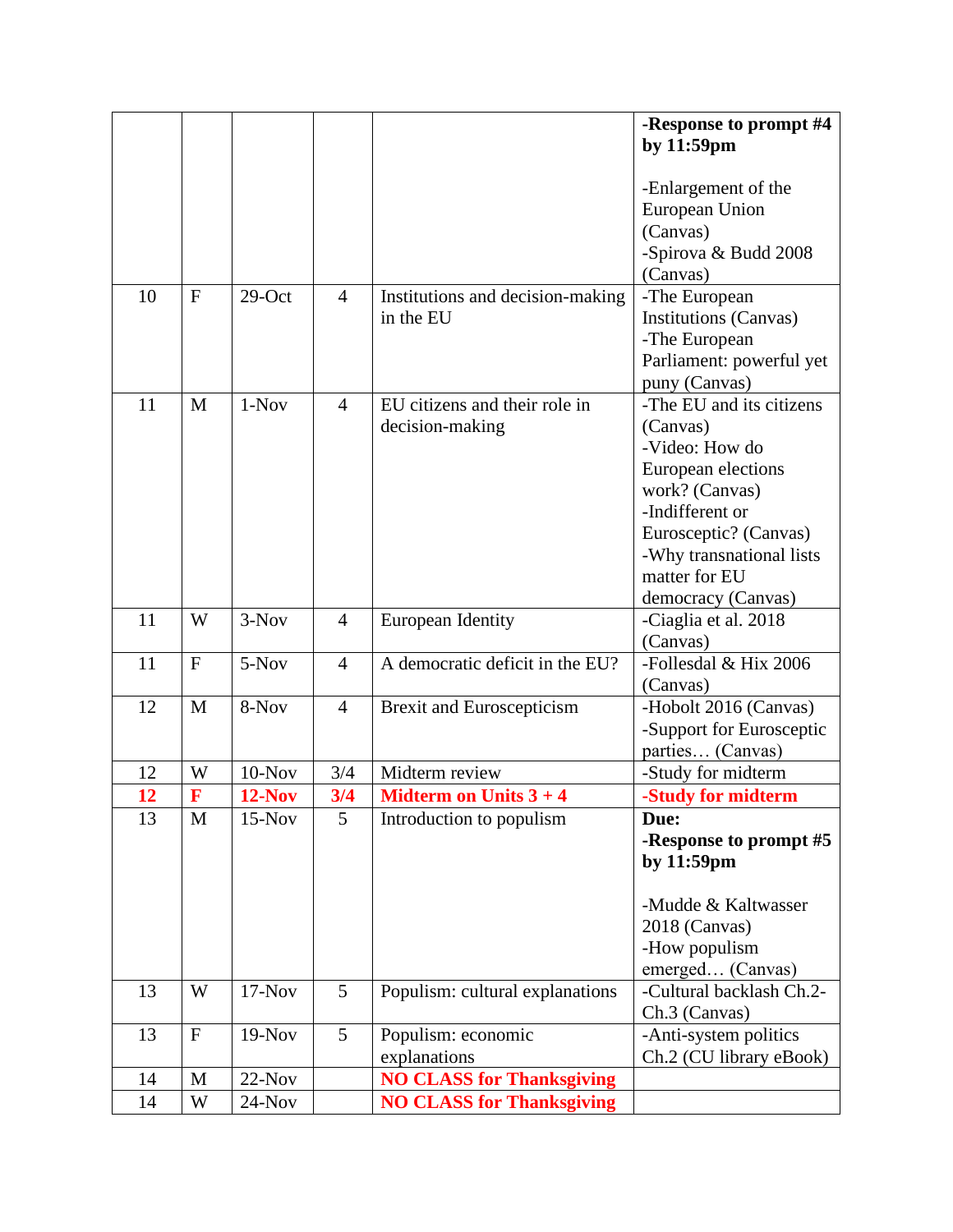| 14           | ${\bf F}$    | $26$ -Nov     |                | <b>NO CLASS for Thanksgiving</b> |                                         |
|--------------|--------------|---------------|----------------|----------------------------------|-----------------------------------------|
| 15           | $\mathbf{M}$ | $29-Nov$      | 5              | Illiberal democracy and          | -Bermeo 2016 (Canvas)                   |
|              |              |               |                | democratic backsliding           | -Is Europe's problem                    |
|              |              |               |                |                                  | (Canvas)                                |
|              |              |               |                |                                  | -Video: Viktor Orban's                  |
|              |              |               |                |                                  | 'illiberal democracy'                   |
|              |              |               |                |                                  | (Canvas)                                |
| 15           | W            | 1-Dec         | 5              | Separatist movements and         | Due:                                    |
|              |              |               |                | regional autonomy                | -Response to prompt #6                  |
|              |              |               |                |                                  | by 11:59pm                              |
|              |              |               |                |                                  |                                         |
|              |              |               |                |                                  | -Video: Scottish                        |
|              |              |               |                |                                  | independence                            |
|              |              |               |                |                                  | (Canvas)                                |
|              |              |               |                |                                  | -Beyond Catalonia                       |
|              |              |               |                |                                  | (Canvas)                                |
|              |              |               |                |                                  | - 'Break it up'                         |
|              |              |               |                |                                  | (Canvas)                                |
| 15           | F            | 3-Dec         | $\overline{5}$ | Growing dissatisfaction with     | -2020 Global satisfaction               |
|              |              |               |                | democracy                        | with democracy report,                  |
|              |              |               |                |                                  | through p.27 (Canvas)                   |
|              |              |               |                |                                  | -Many in U.S., Western                  |
|              |              |               |                |                                  | Europe (Canvas)                         |
| 16           | M            | 6-Dec         | 5              | Democracy in the digital age     | -How to put out                         |
|              |              |               |                |                                  | democracy's dumpster                    |
|              |              |               |                |                                  | fire (Canvas)                           |
|              |              |               |                |                                  | -Tucker et al. 2017                     |
|              |              |               |                |                                  | (Canvas)                                |
|              |              |               |                |                                  | -Estonia is a 'digital                  |
|              |              |               |                |                                  | republic' (Canvas)<br>-Some states have |
|              |              |               |                |                                  | embraced online                         |
|              |              |               |                |                                  |                                         |
| 16           | W            | 8-Dec         | 5              | Review for final                 | voting (Canvas)<br>-Study for final     |
| 16           | F            | <b>10-Dec</b> |                | <b>NO CLASS for Finals</b>       | -Study for final                        |
| <b>Final</b> | Sat.         | 11-Dec        |                | <b>Final exam 4:30-7:00pm</b>    | -Study for final                        |
|              |              |               |                |                                  |                                         |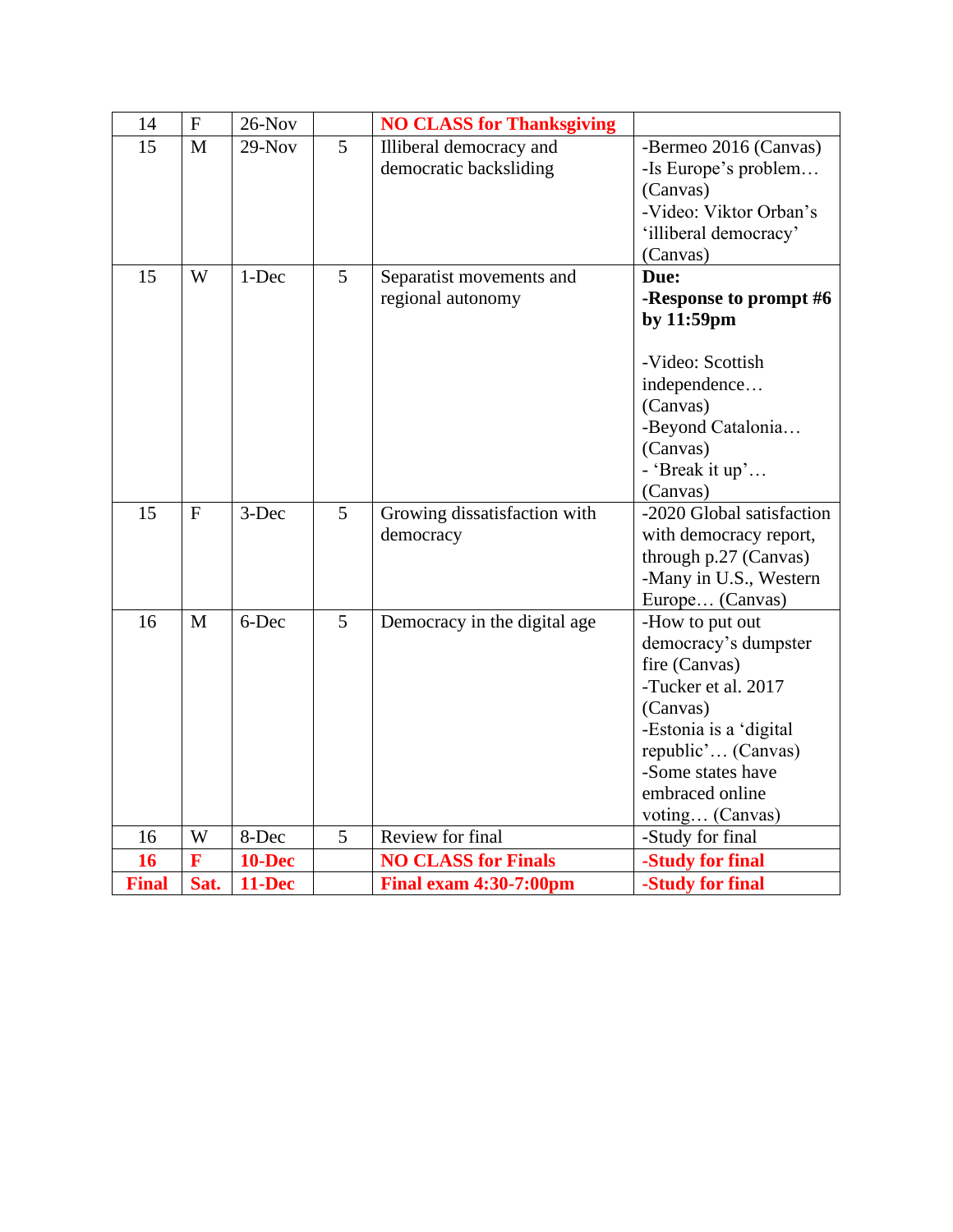## **University Policies**

#### **CLASSROOM BEHAVIOR**

Both students and faculty are responsible for maintaining an appropriate learning environment in all instructional settings, whether in person, remote or online. Those who fail to adhere to such behavioral standards may be subject to discipline. Professional courtesy and sensitivity are especially important with respect to individuals and topics dealing with race, color, national origin, sex, pregnancy, age, disability, creed, religion, sexual orientation, gender identity, gender expression, veteran status, political affiliation or political philosophy. For more information, see the policies on [classroom behavior](http://www.colorado.edu/policies/student-classroom-and-course-related-behavior) and the [Student Code of Conduct.](https://www.colorado.edu/sccr/sites/default/files/attached-files/2020-2021_student_code_of_conduct_0.pdf)

#### **REQUIREMENTS FOR COVID-19**

As a matter of public health and safety due to the pandemic, all members of the CU Boulder community and all visitors to campus must follow university, department and building requirements and all public health orders in place to reduce the risk of spreading infectious disease. Students who fail to adhere to these requirements will be asked to leave class, and students who do not leave class when asked or who refuse to comply with these requirements will be referred to [Student Conduct and Conflict Resolution.](https://www.colorado.edu/sccr/) For more information, see the policy o[n](https://www.colorado.edu/policies/covid-19-health-and-safety-policy) [classroom behavior](http://www.colorado.edu/policies/student-classroom-and-course-related-behavior) and th[e](http://www.colorado.edu/osccr/) [Student Code of Conduct.](http://www.colorado.edu/osccr/) If you require accommodation because a disability prevents you from fulfilling these safety measures, please follow the steps in the "Accommodation for Disabilities" statement on this syllabus.

As of Aug. 13, 2021, CU Boulder has returned to requiring masks in classrooms and laboratories regardless of vaccination status. This requirement is a temporary precaution during the delta surge to supplement CU Boulder's COVID-19 vaccine requirement. Exemptions include individuals who cannot medically tolerate a face covering, as well as those who are hearingimpaired or otherwise disabled or who are communicating with someone who is hearingimpaired or otherwise disabled and where the ability to see the mouth is essential to communication. If you qualify for a mask-related accommodation, please follow the steps in the "Accommodation for Disabilities" statement on this syllabus. In addition, vaccinated instructional faculty who are engaged in an indoor instructional activity and are separated by at least 6 feet from the nearest person are exempt from wearing masks if they so choose.

Students who have tested positive for COVID-19, have symptoms of COVID-19, or have had close contact with someone who has tested positive for or had symptoms of COVID-19 must stay home. In this class, if you are sick or quarantined, please do not attend class in person until cleared to do so. The instructor will work with the student to ensure they can continue to make meaningful progress in the course while sick and/or quarantining, including allowing the student to attend class remotely via Zoom.

#### **ACCOMMODATION FOR DISABILITIES**

If you qualify for accommodations because of a disability, please submit your accommodation letter from Disability Services to your faculty member in a timely manner so that your needs can be addressed. Disability Services determines accommodations based on documented disabilities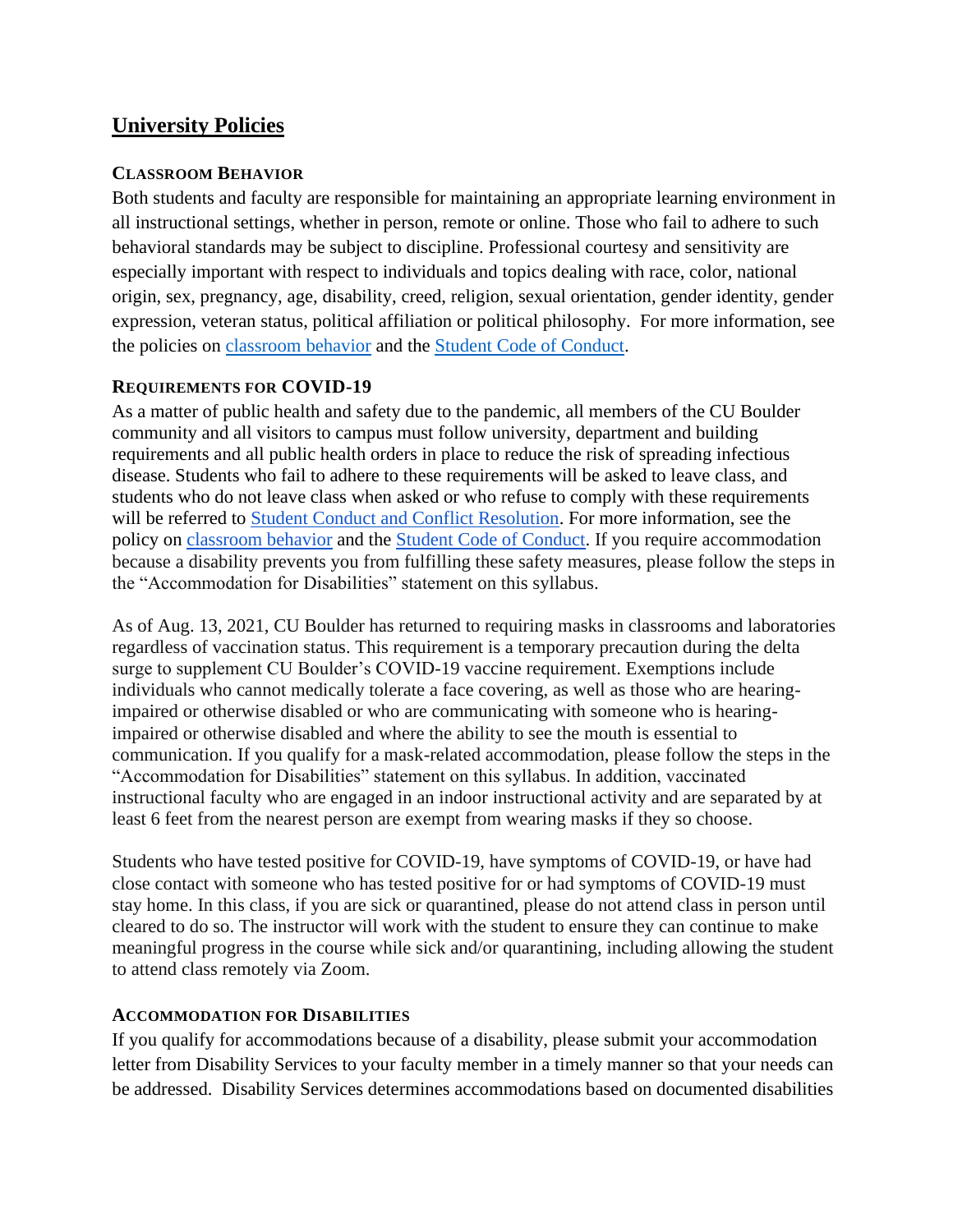in the academic environment. Information on requesting accommodations is located on the [Disability Services website.](https://www.colorado.edu/disabilityservices/) Contact Disability Services at 303-492-8671 or [dsinfo@colorado.edu](mailto:dsinfo@colorado.edu) for further assistance. If you have a temporary medical condition, see [Temporary Medical Conditions](http://www.colorado.edu/disabilityservices/students/temporary-medical-conditions) on the Disability Services website.

#### **PREFERRED STUDENT NAMES AND PRONOUNS**

CU Boulder recognizes that students' legal information doesn't always align with how they identify. Students may update their preferred names and pronouns via the student portal; those preferred names and pronouns are listed on instructors' class rosters. In the absence of such updates, the name that appears on the class roster is the student's legal name.

#### **HONOR CODE**

All students enrolled in a University of Colorado Boulder course are responsible for knowing and adhering to the Honor Code. Violations of the policy may include: plagiarism, cheating, fabrication, lying, bribery, threat, unauthorized access to academic materials, clicker fraud, submitting the same or similar work in more than one course without permission from all course instructors involved, and aiding academic dishonesty. All incidents of academic misconduct will be reported to the Honor Code [\(honor@colorado.edu\)](mailto:honor@colorado.edu); 303-492-5550). Students found responsible for violating the academic integrity policy will be subject to nonacademic sanctions from the Honor Code as well as academic sanctions from the faculty member. Additional information regarding the Honor Code academic integrity policy can be found at the [Honor Code](https://www.colorado.edu/osccr/honor-code)  [Office website.](https://www.colorado.edu/osccr/honor-code)

**SEXUAL MISCONDUCT, DISCRIMINATION, HARASSMENT AND/OR RELATED RETALIATION**

The University of Colorado Boulder (CU Boulder) is committed to fostering an inclusive and welcoming learning, working, and living environment. CU Boulder will not tolerate acts of sexual misconduct (harassment, exploitation, and assault), intimate partner violence (dating or domestic violence), stalking, or protected-class discrimination or harassment by members of our community. Individuals who believe they have been subject to misconduct or retaliatory actions for reporting a concern should contact the Office of Institutional Equity and Compliance (OIEC) at 303-492-2127 or [cureport@colorado.edu.](mailto:cureport@colorado.edu) Information about the OIEC, university policies, [anonymous reporting,](https://cuboulder.qualtrics.com/jfe/form/SV_0PnqVK4kkIJIZnf) and the campus resources can be found on the [OIEC website.](http://www.colorado.edu/institutionalequity/)

Please know that faculty and graduate instructors have a responsibility to inform OIEC when made aware of incidents of sexual misconduct, dating and domestic violence, stalking, discrimination, harassment and/or related retaliation, to ensure that individuals impacted receive information about options for reporting and support resources.

#### **RELIGIOUS HOLIDAYS**

Campus policy regarding religious observances requires that faculty make every effort to deal reasonably and fairly with all students who, because of religious obligations, have conflicts with scheduled exams, assignments or required attendance. In this class, please inform the instructor